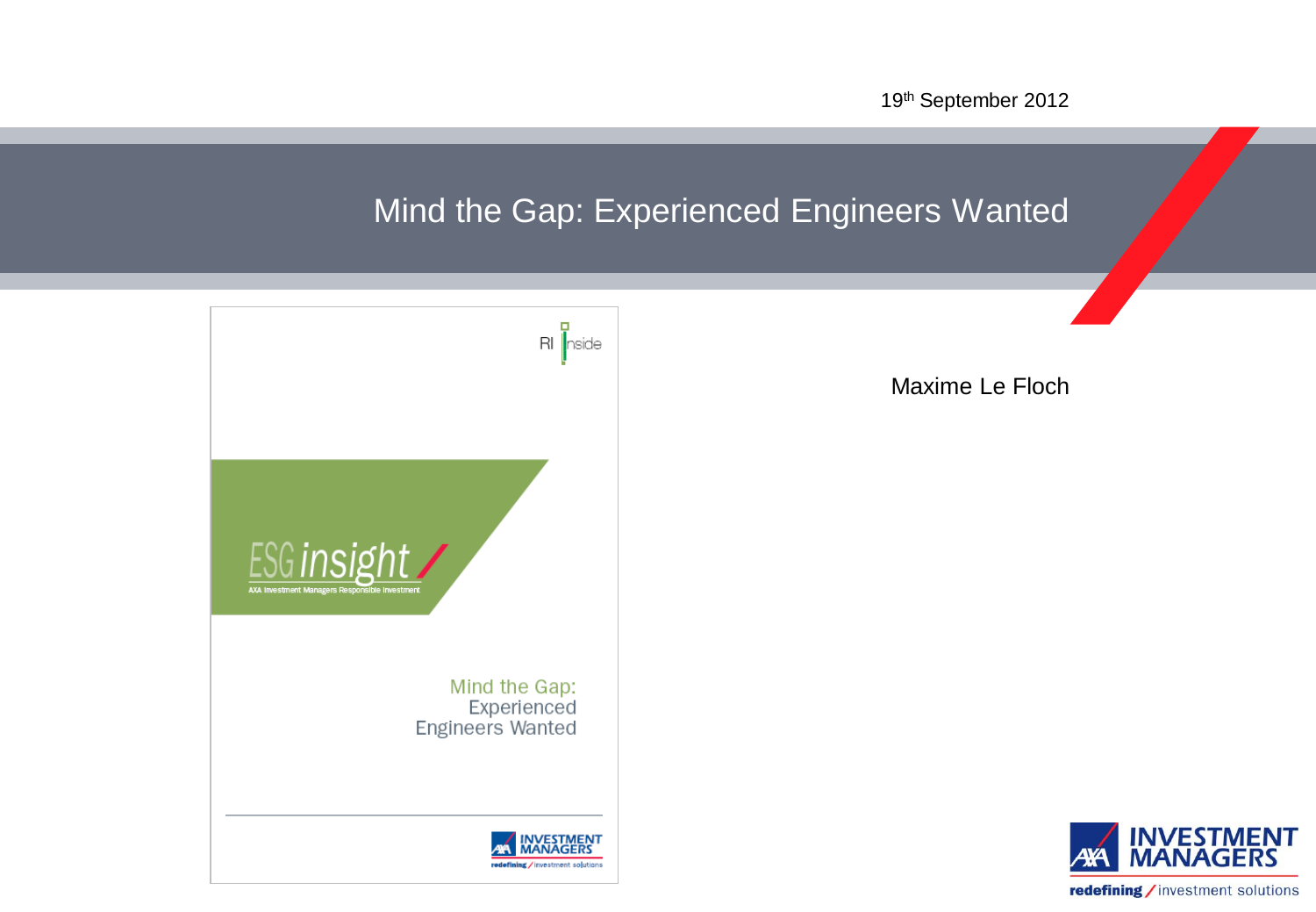### **Focus on AXA IM's positioning within the AXA Group, a world leader in Financial Protection**



**The financial robustness and overall solidity of our parent - one of the rare financial players which strongly withstood the crisis without any public financial support, coupled with its high expectations, gives us a strong competitive edge**



\*Source: AXA Group, as at year-end 2010. \*\* At 31/03/2012.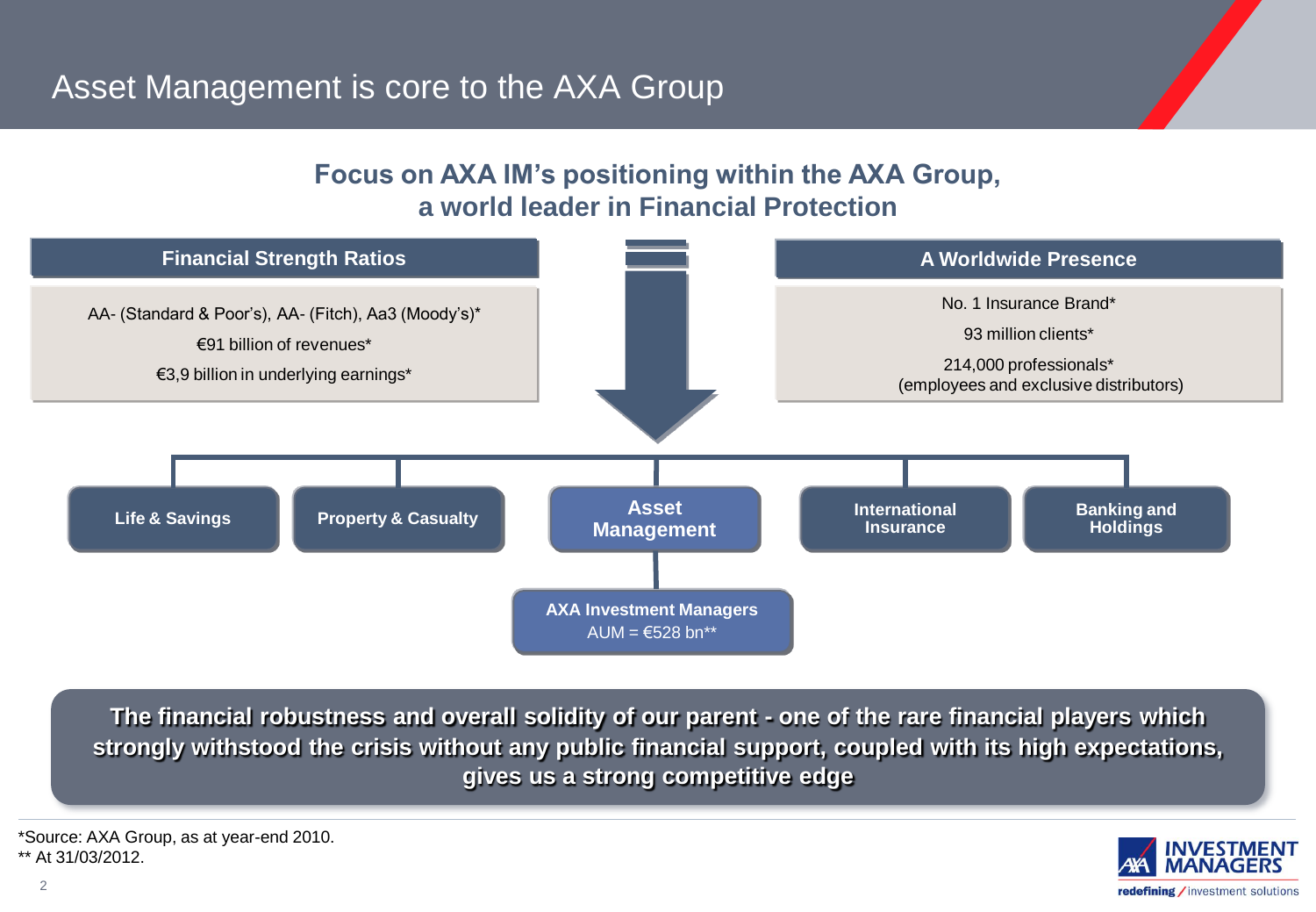# A multi-expert business model which enables us to offer our clients the best of several worlds



- A large robust yet agile multi-expert organisation which offers the most relevant products and services, whatever the market cycle
- Empowered teams of experts, focussed on their asset class and committed to delivering investment excellence
- Asset class-focussed expertises which can rely on the support of transversal support teams, thereby enabling AXA IM to afford best-in-class talents and set-ups and meet the highest standards of service & execution:
	- The Investment Strategy team
	- The Responsible Investment team
	- The Risk Management team
- Collaborative teams of experts working together to create solution-driven value:
	- Constant idea cross-fertilisation to discuss inter and intra asset class issues across market cycles
	- Creation and provision of tailored, multi-asset class investment solutions

**Our multi-expertise allows us to combine different management styles and asset classes in order to devise tailored investment solutions**



\*As at 31/03/2012.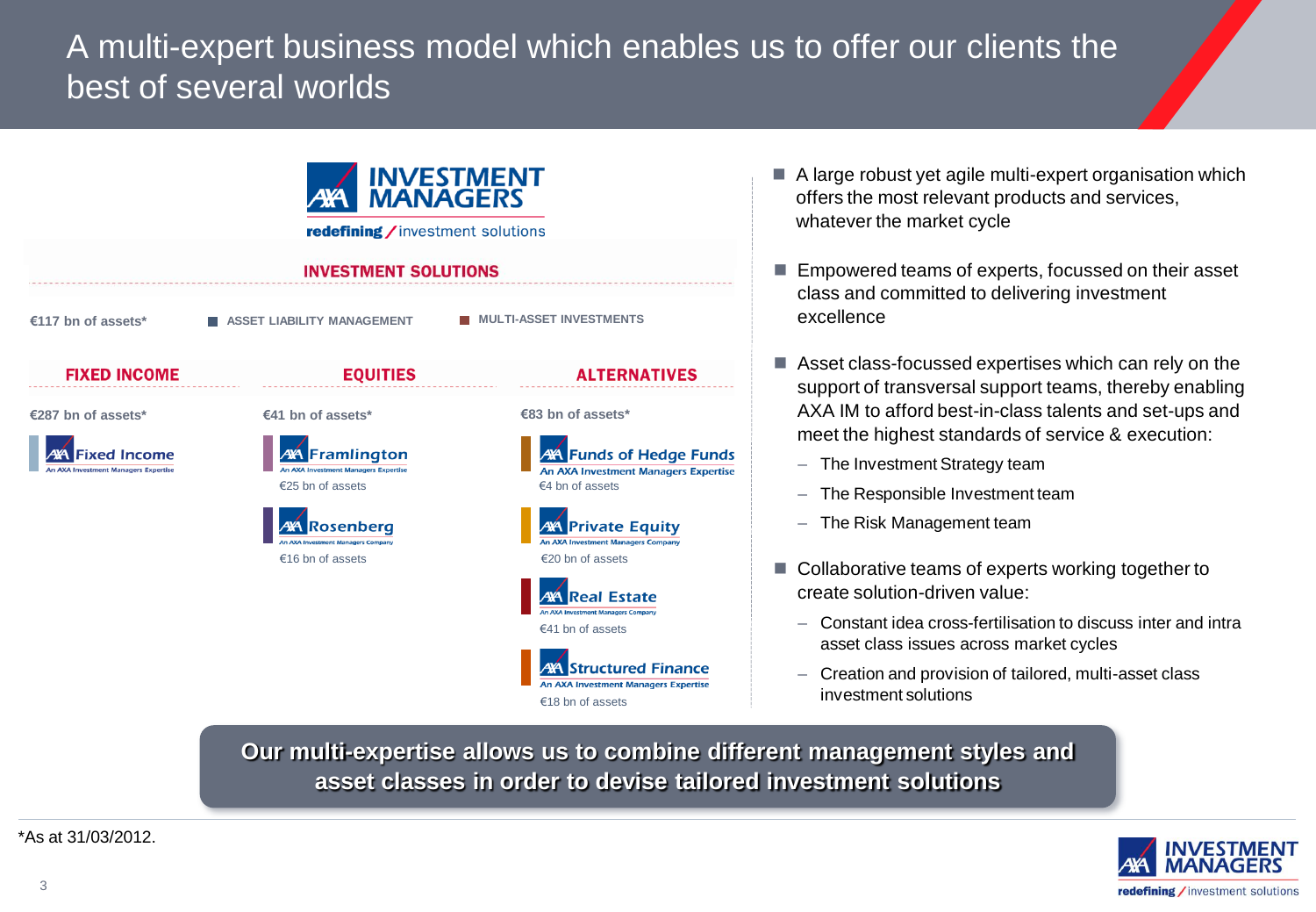## Responsible Investment at AXA IM

### **Our Mission**

#### **Transform investing**

CC We believe that RI can help deliver superior risk-adjusted returns for our clients over the long term. That is why we embed global ESG research across all asset classes and provide investors the opportunity to select the level of ESG integration that best fits their needs and objectives. It's how we redefine investment solutions.



Matt Christensen Global Head of Responsible Investment

### **Our Differentiation**

#### **Pure RI funds**

- >Thematic strategies driven by proprietary<br>ESG research
- >Third-party label awarded to all our RI funds
- >Ouality assurance through external audit

#### **ESG Embedded Into** AXA IM's mainstream funds

- >ESG scoring at portfolio and security level
- > Portfolio management with the integration of ESG research
- Active stewardship through engagement and voting over all client shareholdings

#### **Tailored RI solutions**

- >Customised mandates specific to client ESG factors
- > Engagement overlay services
- > Reporting and control, including carbon and ESG footprint analysis

### RI Search® - our unique ESG research platform

### **Our Team**

The RI team is composed of 10 professionals with 14 years average experience in both ESG and traditional financial analysis.

RI Search<sup>o</sup>, our unique ESG platform, is used by the team to integrate fundamental and quantitative ESG research into investment decisions.

www.axa-im.com/ri



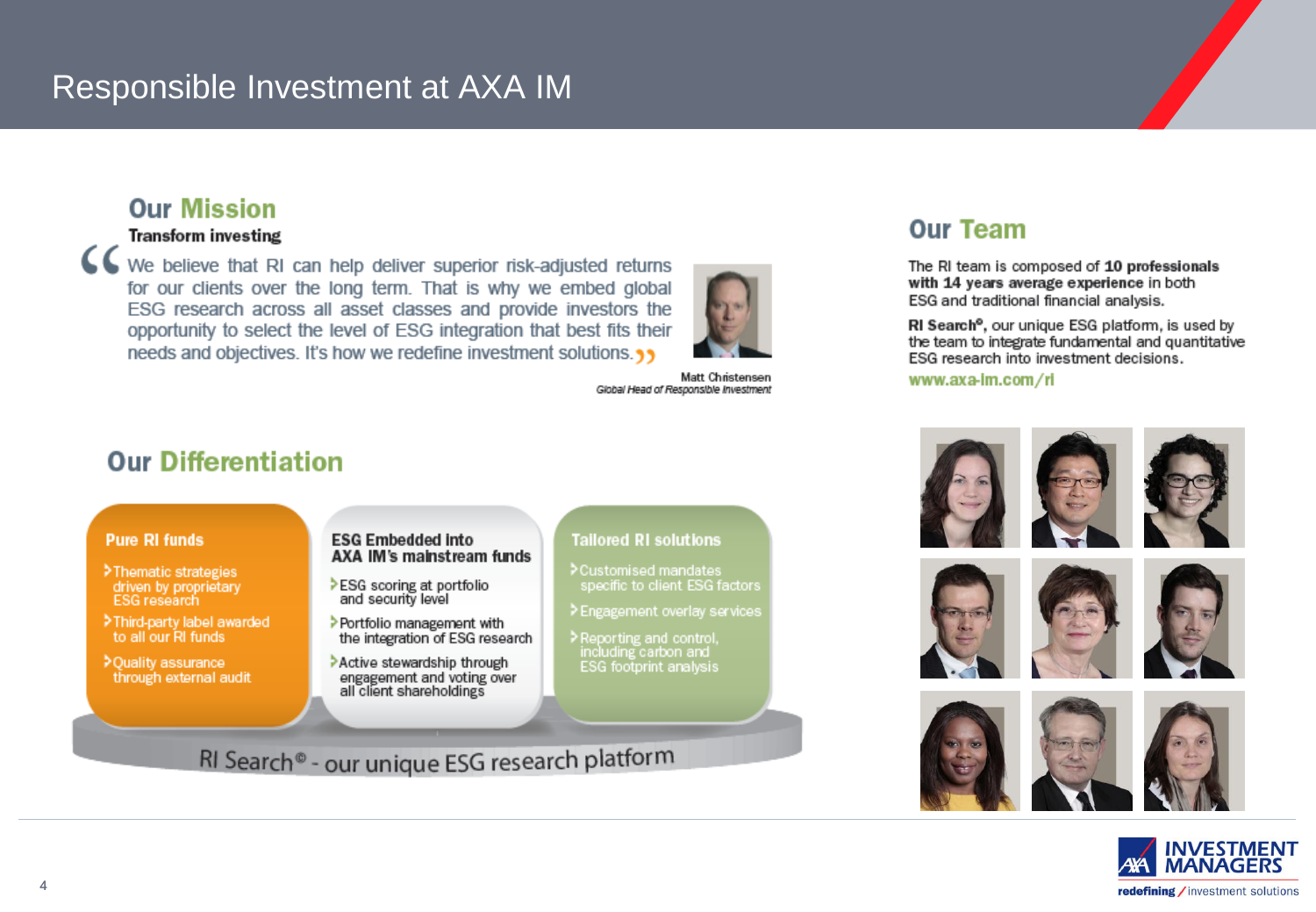Mid-career gap is a **long-term structural trend** within the industry likely to be increasingly felt by companies

Potential negative impacts range from increased **safety risks** to **costly project delays**

Not all companies are equal: those most exposed to **particular regions** of skill shortages and **complex projects** will be more at risk

More focus on **training** and human capital **strategies towards developing countries** will help companies to cope

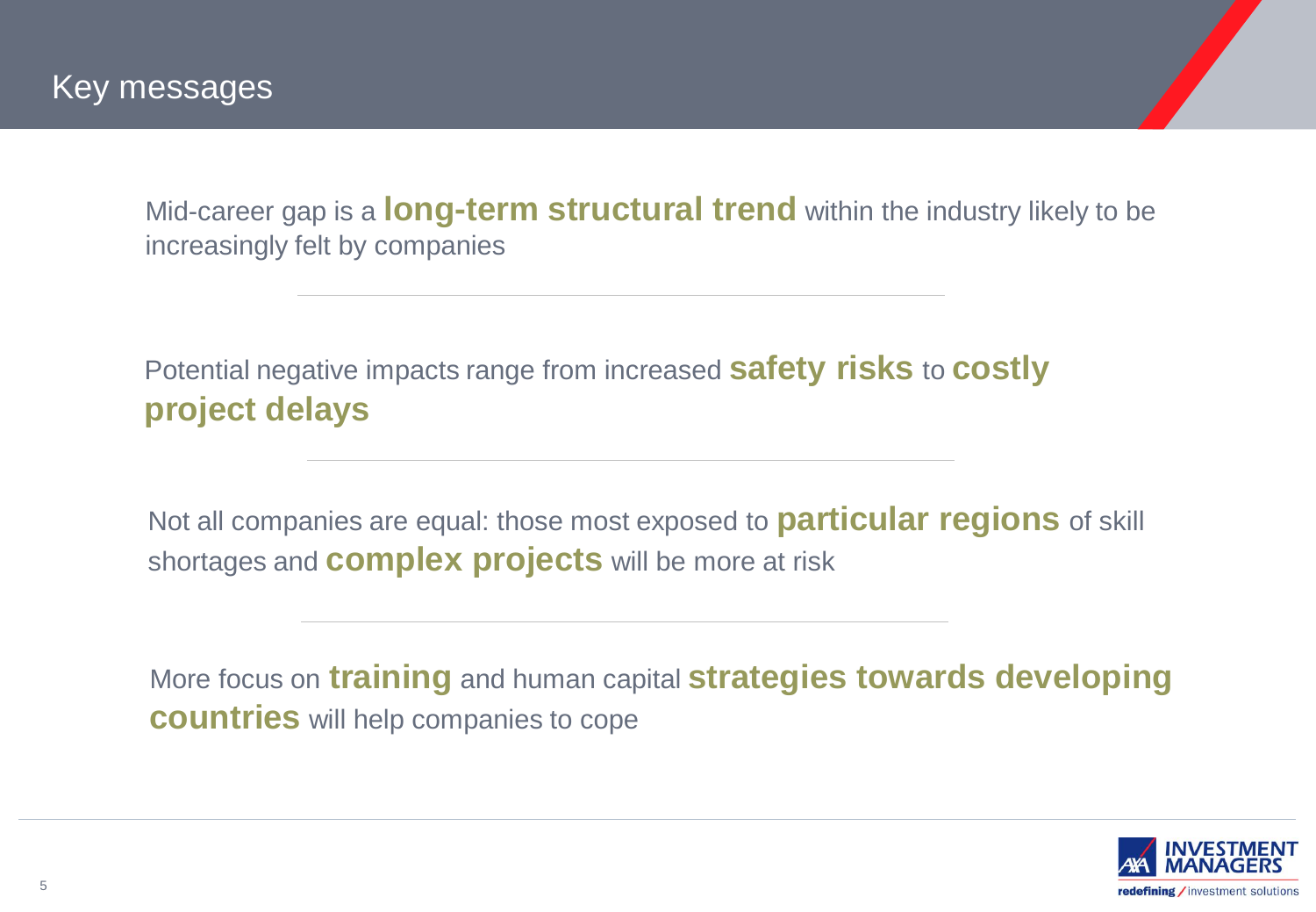# The "mid-career gap" is here to stay

Graph 1: Age distribution per occupation, US, 2010



Graph 2: Age distribution of members of the Society of Petroleum Engineers



Source: Society of Petroleum Engineers, 2010



Source: Bureau of Labor Statistics, 2010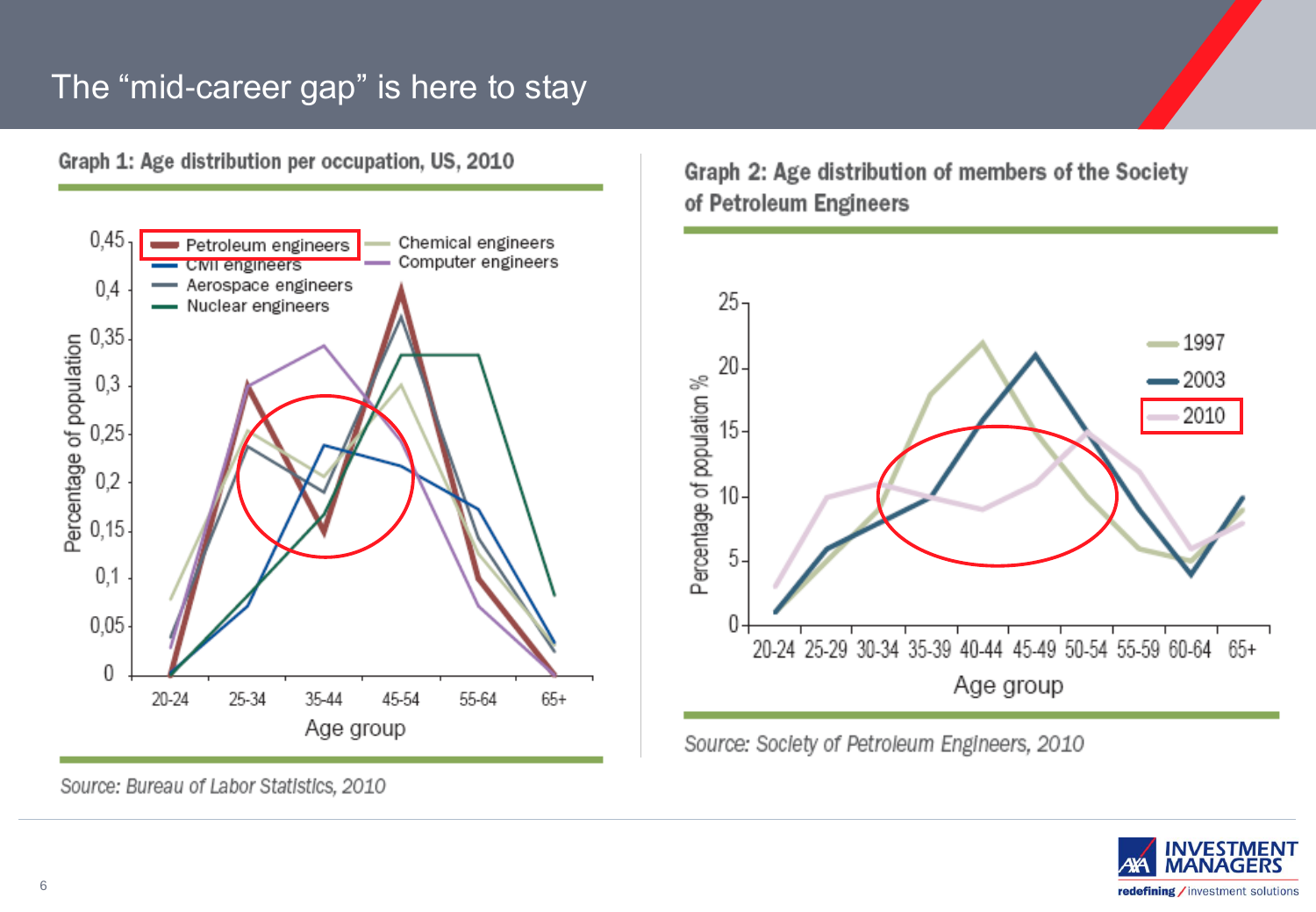## Why is it important? Safety risk & project costs



Source: Society of Petroleum Engineers, 2010

Graph 5: Capex trend (in USD millions)



Source: Companies' presentations 2011, Natixis 2011



7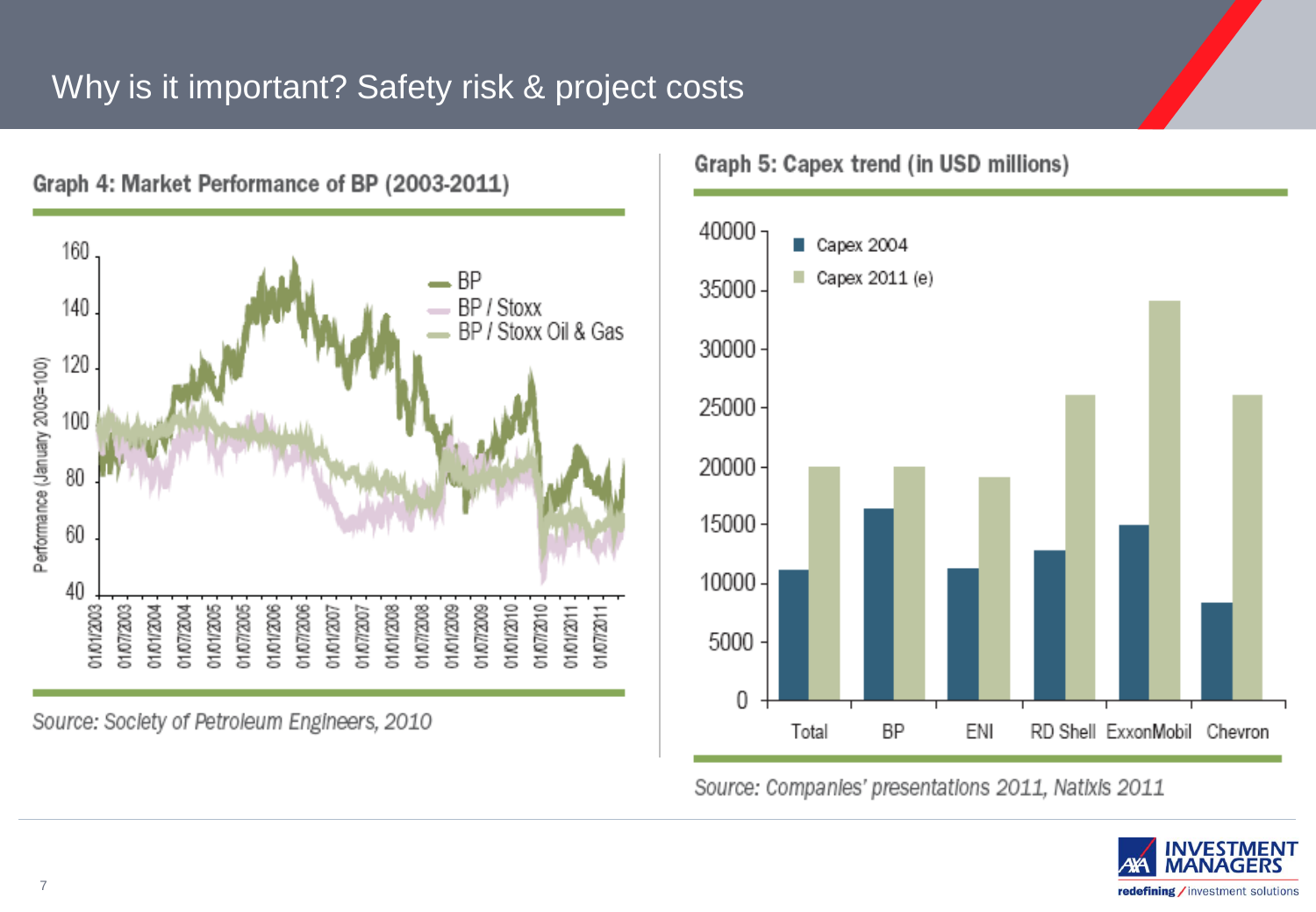## How to gauge companies' exposure to skill shortages

Graph 7: Percentage of oil majors 2015 capex in skill shortages regions



Source: Goldman Sachs, 2010

Graph 8: Complexity of oil majors projects (percentage of 2015 capex)



Source: Goldman Sachs, HSBC, September 2011

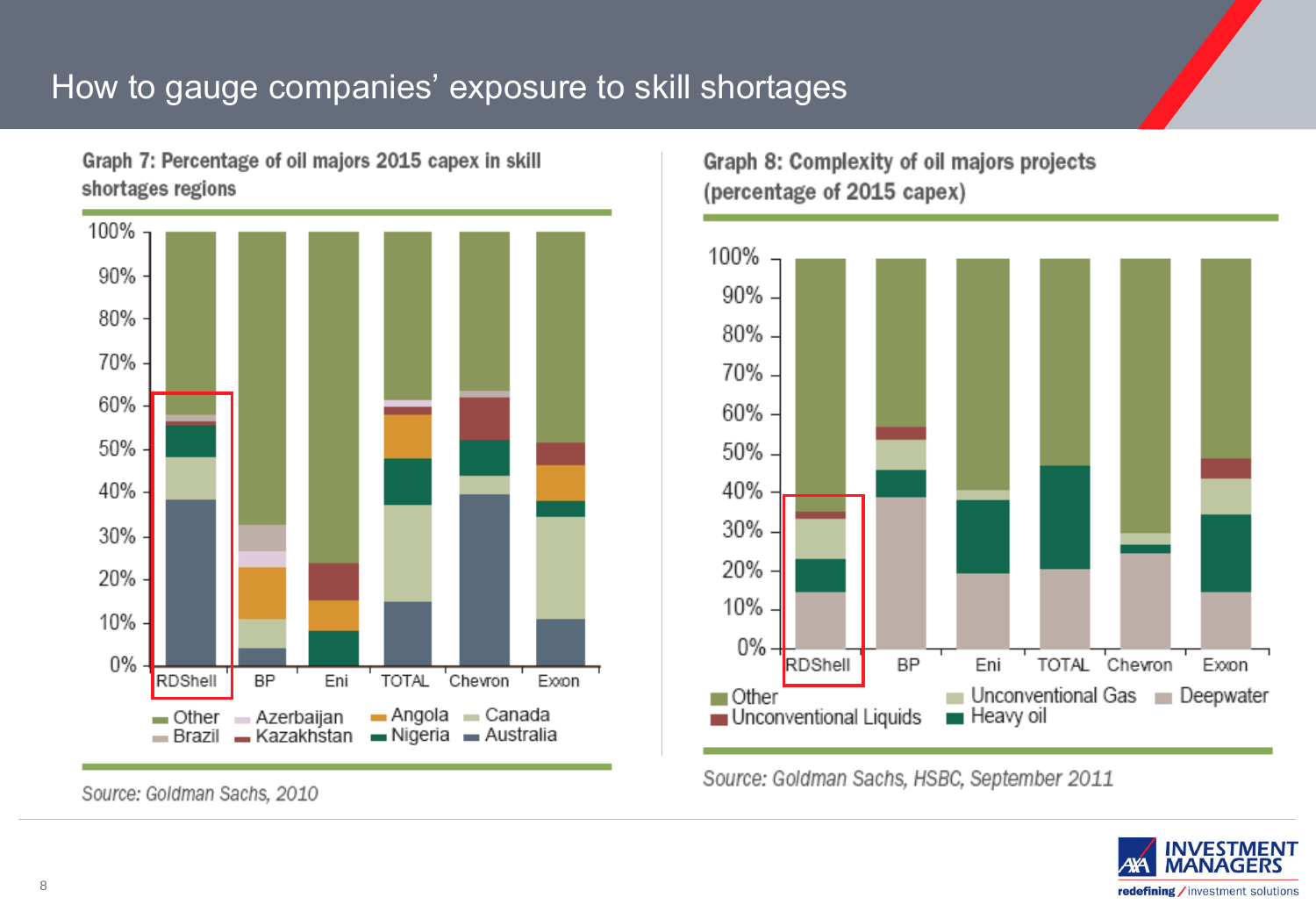#### Table 2: Summary on risk exposure

|            | <b>Exposed to skill</b><br>shortage regions <sup>1</sup> | <b>Exposed to complex</b><br>technical project <sup>1</sup> | Social Indicators <sup>2</sup> | Conclusion <sup>3</sup> |
|------------|----------------------------------------------------------|-------------------------------------------------------------|--------------------------------|-------------------------|
| BP         |                                                          |                                                             | 14                             | 19                      |
| Shell      |                                                          |                                                             | 10                             | 15                      |
| Total      |                                                          |                                                             |                                | 11                      |
| ENI        |                                                          |                                                             |                                | 14                      |
| Chevron    |                                                          |                                                             | 15                             | 19                      |
| ExxonMobil |                                                          |                                                             | 13                             | 19                      |

(1) 1<=30% capex 2 > 30%-50% capex 3 > 50% capex

(2) see conclusion of the table External reporting on Human Capital Indicators

(3) the higher the number, the higher the risk exposure.

Source: AXA IM 2011

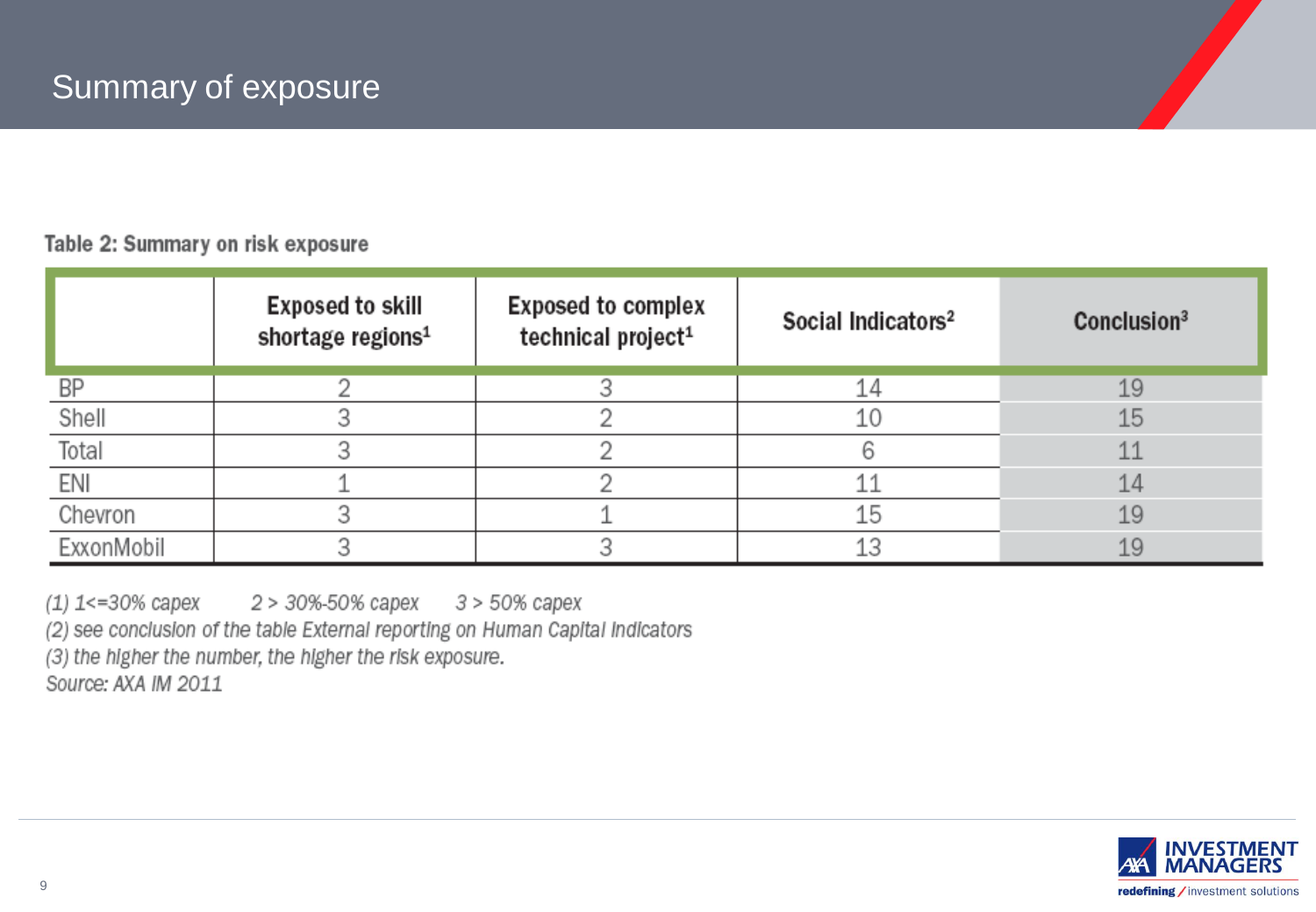More emphasis on **training** than is currently done

### Consistent & long-term **partnerships and funding with universities**

### More focus on attracting employees from **attracting employees from developing countries**

A clear and specific **strategic plan** to address the mid-career gap

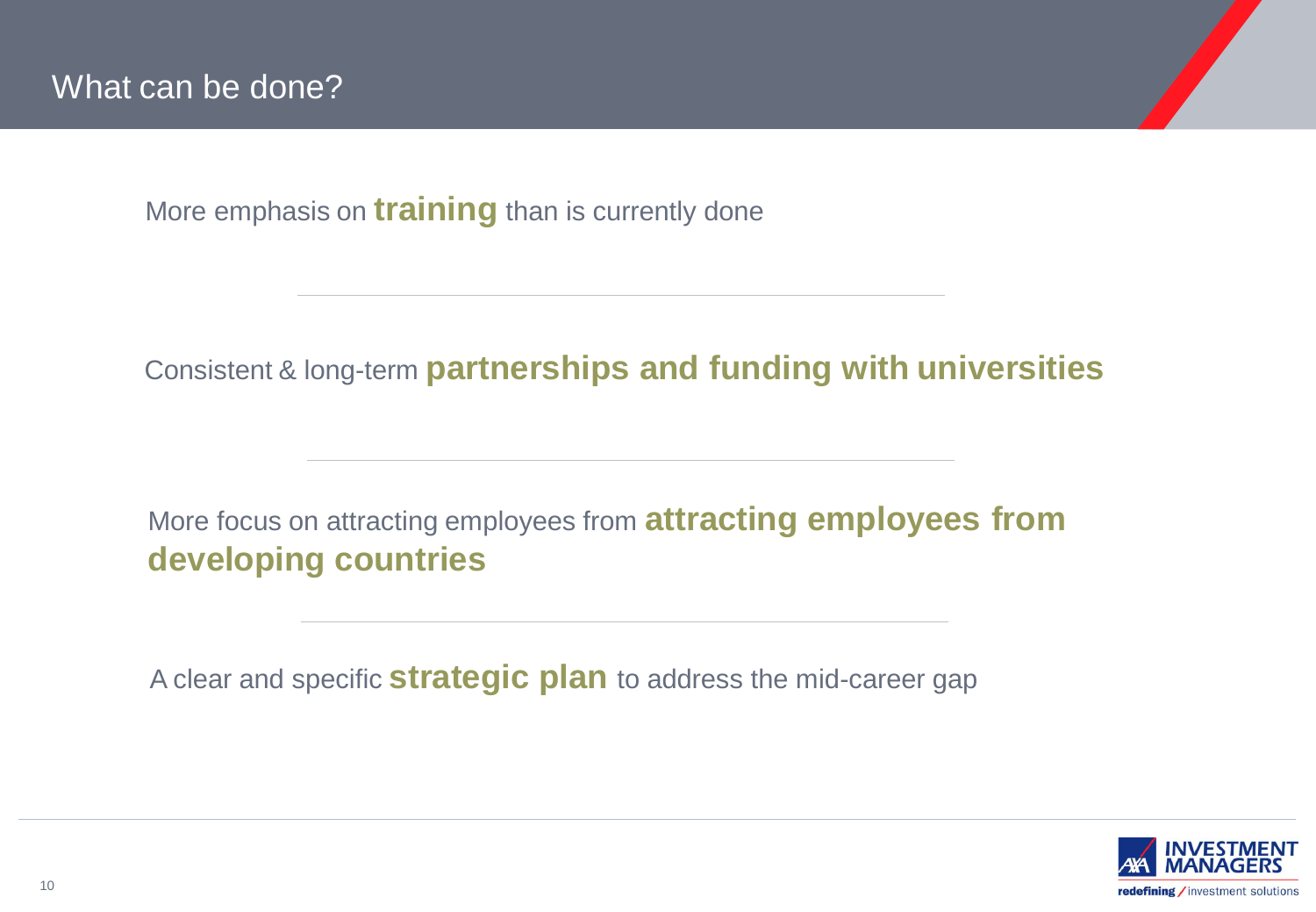19th September 2012

## Mind the Gap: Experienced Engineers Wanted



Maxime Le Floc'h

[Maxime.lefloch@axa-im.com](mailto:Maxime.lefloch@axa-im.com)

Thank you for your attention